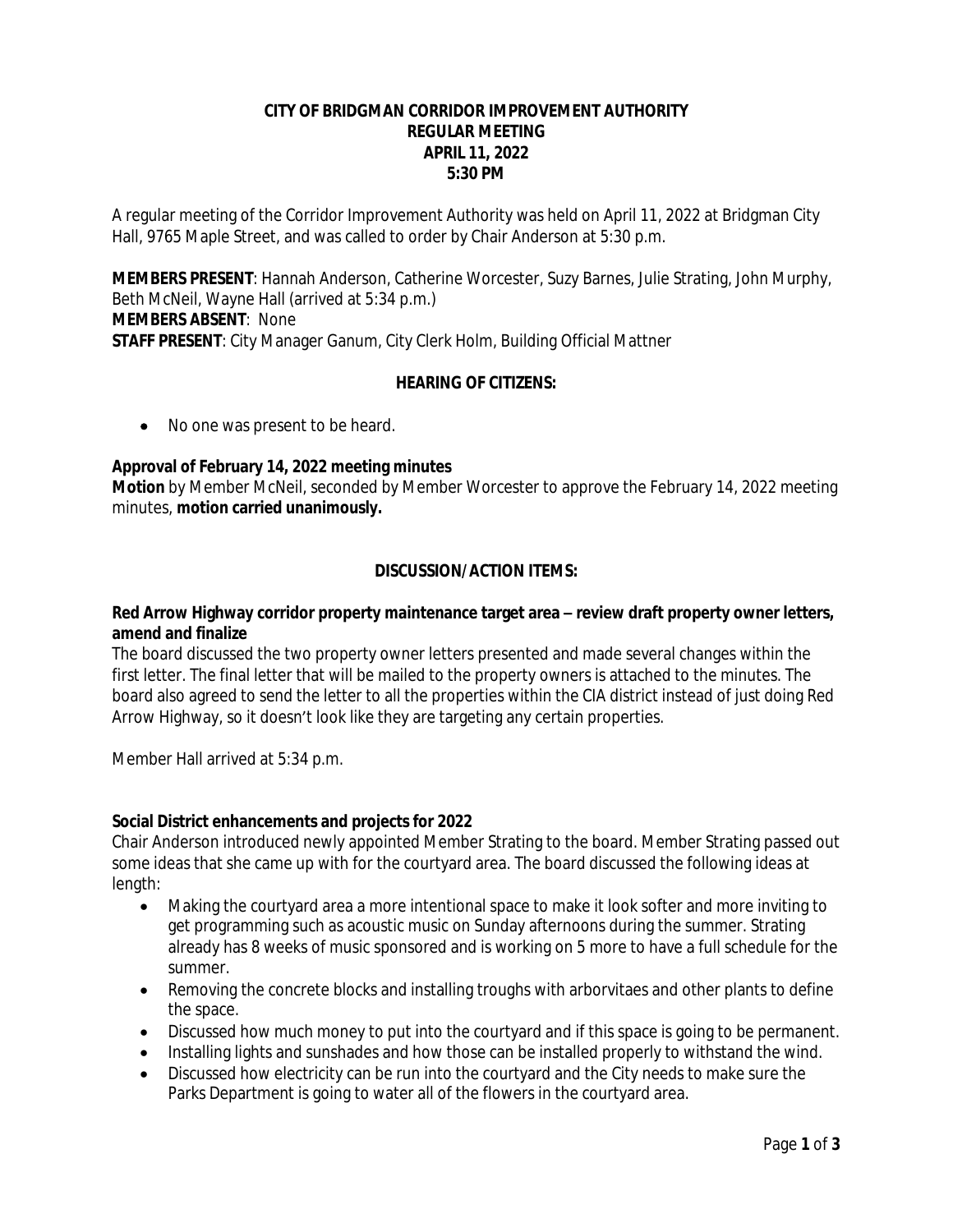Member Worcester shared a picture of how she is going to have someone paint windows on the second story of her building to keep adding to the decor.

Chair Anderson told Ganum to send out a bulk email to the boards and schools along with getting ahold of Sarah Spoonholtz to put out information on Don Chepe returning for "Taco Tuesdays" beginning on April 19<sup>th</sup>. Member Worcester told Anderson she heard that they were not returning until May 2<sup>nd</sup> or 3<sup>rd</sup>. Anderson asked Ganum to reach out to Don Chepe and find out when they will be returning to Bridgman. She also asked Ganum to have a barricade put up at the entrance to the parking lot where Don Chepe's food truck is located, so cars don't pull in when people are in line.

After further discussion, Ganum will reach out to Wightman to find out the best way to install the posts to withstand the wind. Chair Anderson will attend the next city council meeting to get the City's approval of allowing the courtyard to be a permanent space before the CIA agrees to spend up to \$10,000 for that area.

Chair Anderson asked Ganum to send a bulk email to the city boards and schools and get ahold of Sarah Spoonholtz to let everyone know that Don Chepe will be coming back on Tuesdays beginning April 19<sup>th</sup>. Member Worcester said she heard they wouldn't be starting until May 2<sup>nd</sup> so Anderson asked Ganum to confirm the date. Anderson also asked Ganum if a barricade can be placed at the entrance of the courtyard when Don Chepe is there so cars can't pull in while people are standing in line.

**Motion** by Member Hall, seconded by Member McNeil to allocate up to \$10,000 of the CIA's budget for courtyard improvements that were discussed, **voice vote, motion carried unanimously.**

Ganum will inform the council of the CIA's plan at Monday's meeting. He will come back to the CIA with a cost estimate and send that information to the board ahead of their next meeting. Anderson asked Ganum to reach out to Corrine from Arcadia Gardens to let her know of their plan with that space and of the compost the city has should be used for dirt at the bottom of the troughs to save money.

## **Grant opportunities**

Member Strating recently attended the Michigan Arts and Culture Council and explained the various grants available. To be considered for the grant, they want to see past accomplishments, see that there are strides being made at current projects, and the ability to follow through even if they do not receive a grant. She explained what an egregious process it is to go through the grant application process and the need to have a strategy that spells everything out in great detail. The board discussed the several types of grants they could apply for and decided that the first one should be for beautifying the exit 16 area.

Member Hall left at 6:51 p.m.

The board continued discussion on obtaining grants and making sure that there is a plan down the road to upkeep and maintain any projects that are done. The board also discussed the MDOT staging area at length along with the boardwalk and stairs at Weko Beach. Ganum shared a visual concept of the exit 16 area from 10 years ago and will work on an updated visual.

## **Staff Updates**

Ganum gave the board the following updates:

• The Farmer's market is very eager to start in May and have 123 registered vendors which they will have 40 – 50 vendors at each event.